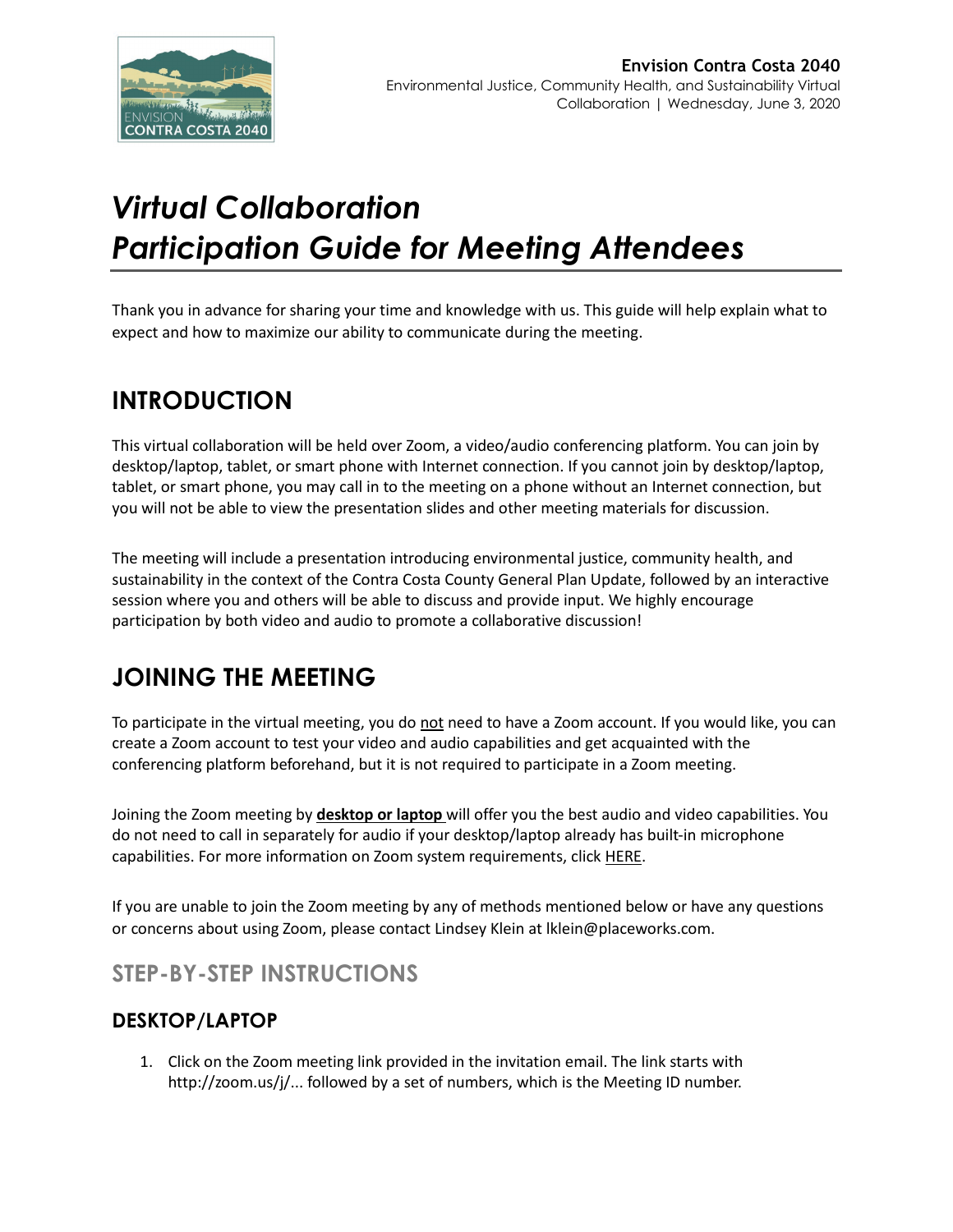

- 2. After clicking on the Zoom meeting link, you will be prompted to download Zoom's software. Follow the prompts and click "Open Zoom."
- 3. Zoom will automatically launch and connect you to the meeting.
- 4. If you cannot use your desktop or laptop's built-in microphone, you will need to also call in by phone to serve as your audio. The Zoom software will automatically provide call-in number options; the call-in numbers are also included in your Zoom meeting invitation. When prompted over the phone, enter in both your Meeting ID and Participant ID numbers.

#### **TABLET OR SMART PHONE**

- 1. Download the Zoom app (free) prior to the meeting.
- 2. Open the Zoom app, click the "Join" icon, and enter in the Meeting ID number which can be found in the Zoom meeting invitation.
- 3. Alternatively, you can join by clicking on the Zoom meeting link provided in the invitation email through your tablet or smart phone. The link starts with [http://zoom.us/j/.](http://zoom.us/j/).. followed by a set of numbers, which is the Meeting ID number. The downloaded Zoom app will launch automatically and connect you to the meeting.

#### **PHONE ONLY**

- 1. If you cannot join by desktop/laptop, tablet, or smart phone, you may call in to the meeting with one of the call-in numbers provided in the Zoom meeting invitation. Note that you will not be able to view the other participants, the presentation slides, or other meeting materials for discussion.
- 2. When prompted over the phone, enter in your Meeting ID number, which can be found in your Zoom meeting invitation.

### **OTHER TIPS FOR MEETING PARTICIPANTS**

To help us see and hear each other and hold a successful meeting, we recommend the following steps before and during the meeting:

- **Test Your Camera and Microphone.** Test that your camera and microphone function properly ahead of time and that they provide clear sound and video quality.
- **Use a Headset.** Use a headset connected to your computer audio so that your audio will be clear and loud enough to others and to reduce the chance for feedback.